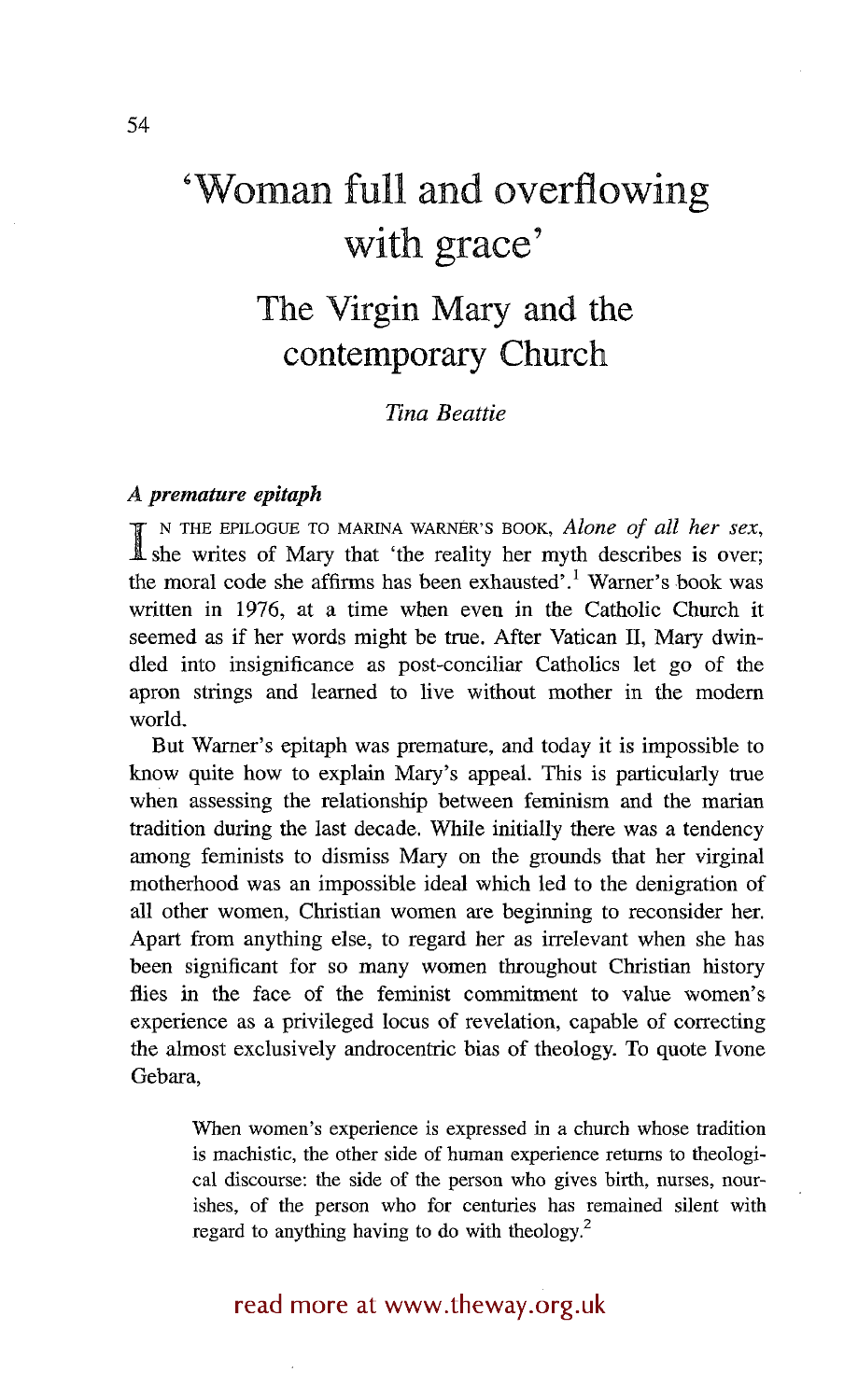As the person who is supremely valued for giving birth to, nursing and nourishing Christ, Mary cannot be excluded from this transformation of theological discourse, but she poses a complex challenge to women theologians.

#### *Rehabilitating Mary - a daunting task*

In appropriating to themselves the exclusive right of interpretation with regard to Mary, men have denied women any influence in shaping that part of the theological tradition which is most relevant to women's lives, and the task of reclamation and rehabilitation is daunting. Nor is there any sign that men are willing to relinquish their control, however many papal platitudes and apologies might have been offered to women over the past few years, accompanied by the exhortation to model ourselves on Mary as 'the highest expression of the "feminine genius" $^{3}$ . For example, in 1997 when the International Mariological Congress appointed a team of twenty theologians to investigate the legitimacy of the marian titles 'mediator', 'co-redeemer' and 'advocate', the team was made up entirely of men. The report in the *Tablet* notes:

In addition to their theological background, the greatest geographical difference among them was sought, so that their final agreed decision would be especially significant. In order to enrich this study group, a number of non-Catholic theologians who were present at the congress were added to it.<sup>4</sup>

There is no reference to the fact that women might also have enriched the group. Until women become active participants in the theological community of interpretation, there is always the risk that Mary will be more of a masculine flight of fancy than a theological symbol of redemption for all human beings.

#### *Mary and ecumenism*

Ren6 Laurentin suggests that the marian tradition has followed a wave-like pattern with peaks and troughs throughout Christian history.<sup>5</sup> The recent upsurge in Mary's popularity indicates that the last thirty years are no exception to this pattern, but the picture has become more complex than when the wave last peaked in the early twentieth century, when Mary was unambiguously on the side of popes and peasants marginalized by the onward march of modernity. At that time there was a gulf between the vacuous sentimentality of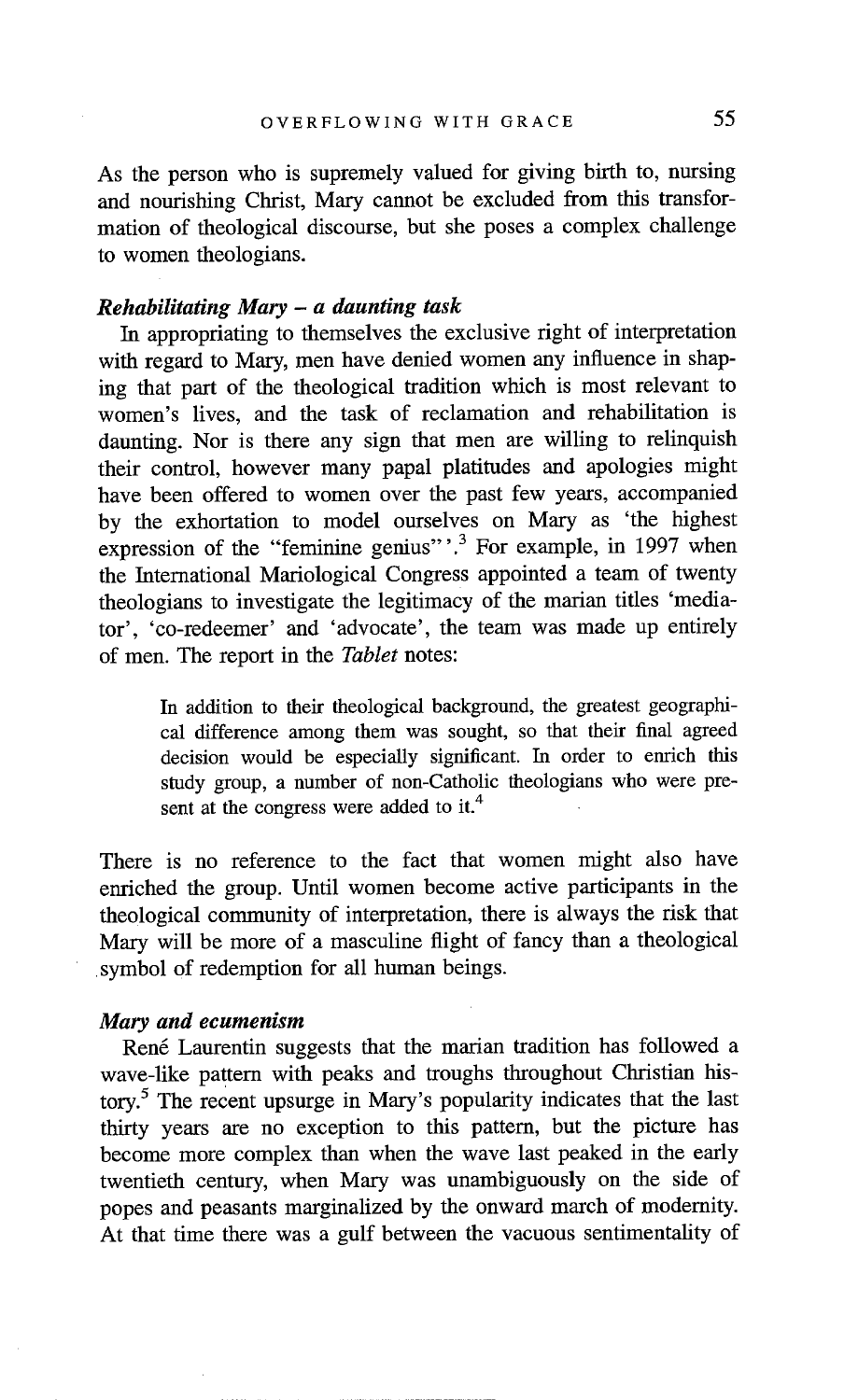much marian devotion, and the arcane and largely irrelevant writings of mariologists which were remarkable more for their profusion than for their profundity. The Vatican II document on the Church, *Lumen gentium,* attempted to heal this division by reintegrating marian theology and devotion in a way that would be faithful to tradition but also sensitive to the perceptions and beliefs of non-Catholic Christians. While emphasizing Mary's unique and active role in our salvation, *Lumen gentium* is careful to stress that this in no way detracts from or adds to Christ's mediation.<sup>6</sup>

To some extent, this ecumenical sensitivity is bearing fruit. With Mary's place in Catholic theology and devotion more clearly delineated and explained, many non-Catholics were sufficiently reassured to begin to ask if too much had been sacrificed in denying Mary any place in their faith. The Ecumenical Society of the Blessed Virgin Mary has in recent years provided a creative environment in which Christians have been able to explore and develop their shared understanding of Mary's role in the story of salvation. Mary has perhaps been the most acrimonious point of conflict between Christians since the Reformation, and it is important not to underestimate the potential of this ecumenical movement to create bonds and heal divisions.

#### *Feminist and liberationist perspectives*

At the same time, feminist and liberation theologians have begun to look at Mary through new eyes, asking how she might be reinterpreted in a way which makes her relevant for those who struggle against sexism, poverty and injustice. While some feminists continue to see Mary as an impossible symbol for women, others are exploring ways in which she might be reclaimed so as to make her an authentic expression of women's faith and personhood.

Catholic women such as Catharina Halkes<sup>7</sup> and Sally Cunneen<sup>8</sup> have written about their quest to rediscover Mary after feeling alienated as young women from the Mary they had grown up with. Cunneen, describing the culmination of her scholarly pilgrimage to discover anew what Mary might mean for women today, writes, 'She is a genuine model to me now as she was not when I was young. As pregnant mother and as witness at the cross, she testifies to the joy, the pain, and the promise of all human life.<sup> $9$ </sup>

Liberation theologians see in the gospel stories of Mary's life and particularly in the Magnificat a powerful testimony to her solidarity with the poor. As the woman who exults in God her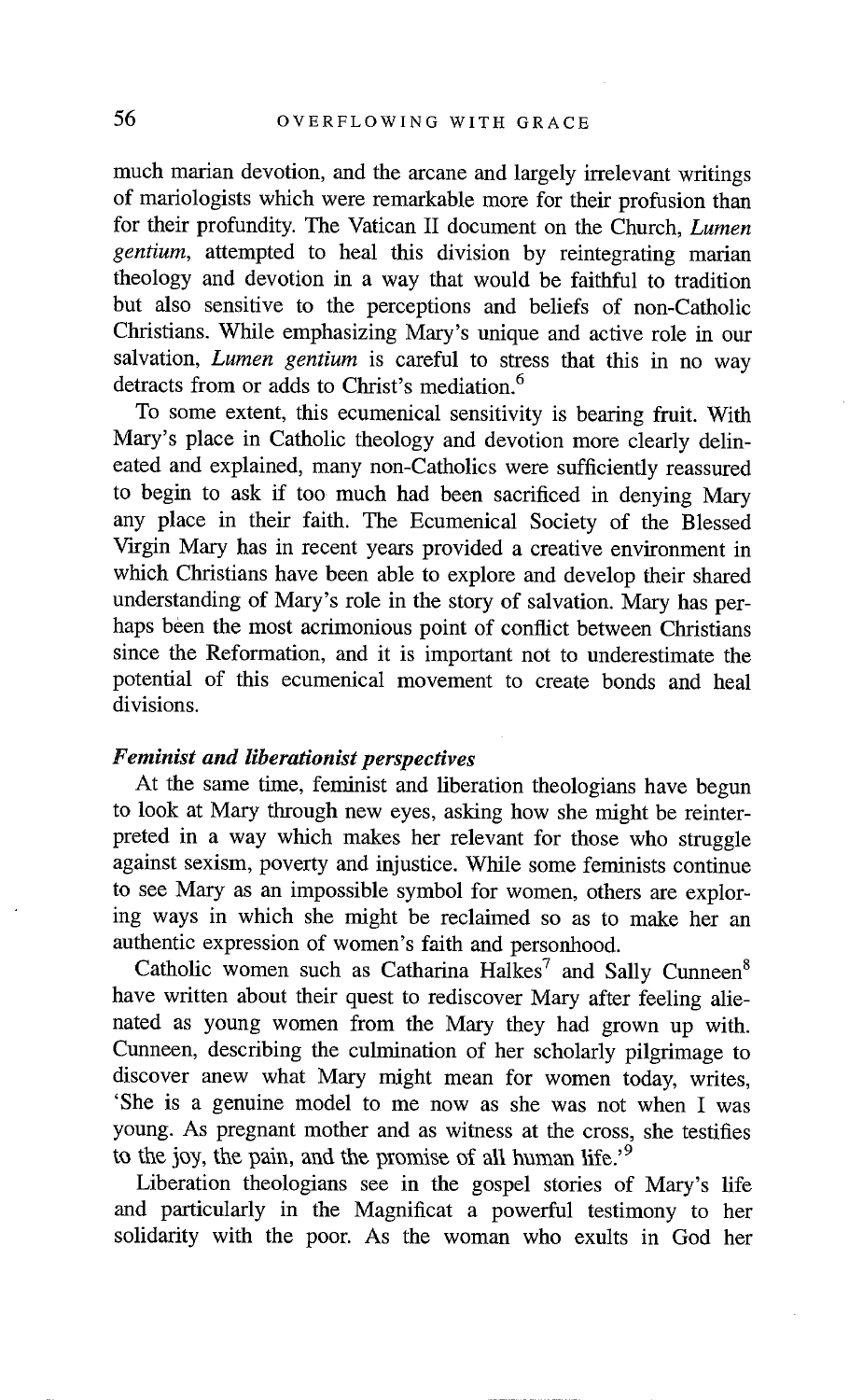saviour because 'he has pulled down princes from their thrones and exalted the lowly' (Lk 1:52), Mary affirms the belief that the incarnation declares God's preference for those who have been defeated and marginalized in the conquests of history. When non-Western Christians read the Scriptures with minds liberated from the defining norms of the Western Church, a fresh vision emerges from the distotting accretions of the marian tradition. The Korean theologian, Chung Hyun Kyung, describes how Mary has gone from being 'a *familiar alien* for Asian women<sup>, 10</sup> to being a life-affirming symbol of new birth and redemption born out of women's suffering and pain.

So I think it is fair to say that whereas mariology in the pre-conciliar Church tended to circle interminably around a small area of interest, recent marian theology is developing a vitality and a dynamism which means that it is still very much in progress, and it is impossible to predict where it will lead. Nevertheless, writing at the time of the Council, Lanrentin referred to the 'war-psychology' which transformed 'the history of Marian doctrine into a series of victorious combats in which the champions of Mary had crushed their enemies'.<sup>11</sup> If green shoots are beginning to appear in post-conciliar feminist and liberation theologies which exploit the 'dangerous memories<sup>12</sup> and subversive potential of the marian tradition, a powerful backlash has been launched under the theological tutelage of Hans Urs von Balthasar.

#### *"Mary is not a feminist' - the neo-orthodox backlash*

'Mary is not a feminist, <sup>13</sup> declares Balthasar, and his battle cry has been taken up by those who see feminism as an assault on the foundations of the Catholic faith. Andrew Brown claims that 'The Catholic Church ... is writhing in knots around feminism like a worm impaled on a hook'. $14$ 

In his determination to defend the essential masculinity of the sacramental priesthood and the feminine receptivity of the marian Church, Balthasar has created a totalizing theological system out of the sexual pathologies and social ideologies of nineteenth-century European culture. His theology imposes binding rules on women with regard to gender and identity, perpetuating cultural stereotypes which identify men with divinity, generativity, activity and authority, and women with humanity, receptivity, passivity and obedience. For example, he writes that 'the marian element holds sway in the Church in a hidden manner, just as a woman does in a household',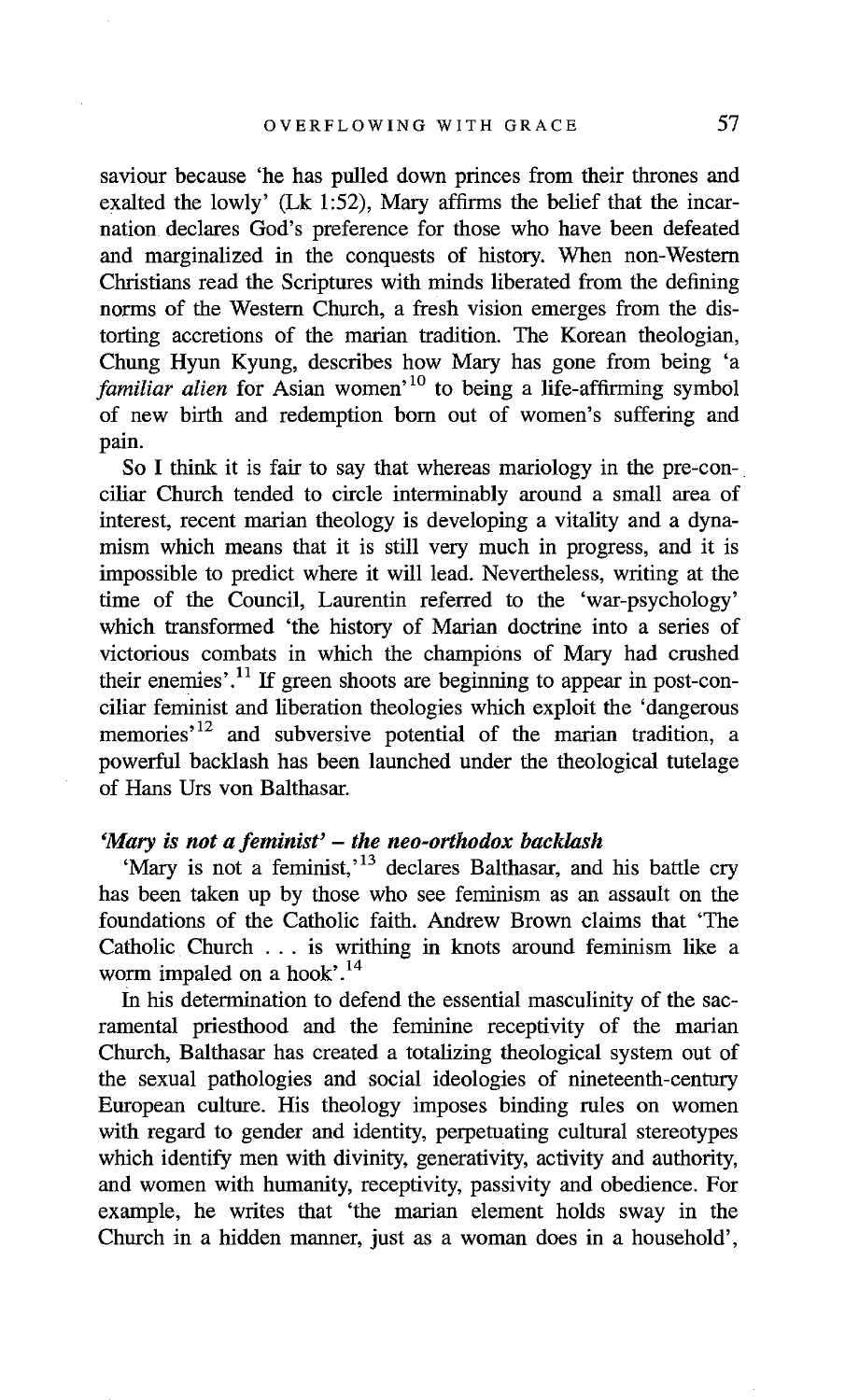adding that attention to the person of Mary is not wrong if it is in the context of her spirit of 'service, of inconspicuousness'.<sup>15</sup> Elsewhere, he says of Mary that 'her mission, in the feminine and creaturely mode, is to let things happen; as such it is perfectly congruent with the masculine and divine mission of the Son<sup> $,16$ </sup>

Balthasar criticizes *Lumen gentium* for taking a minimalist approach 'which sees Mary's relationship to the faithful and particularly their relationship to Mary primarily, if not exclusively, in moral terms'.<sup>17</sup> While his marian theology cannot be accused of minimalism, it is deeply moralizing in the way it identifies Mary with a particular and limited understanding of the ideal woman, and then uses this to prescribe real women's behaviour and identities.

In the polarization of Catholicism since Vatican II, Mary is a fiercely contested symbol. The nature of this contest is clear if one compares Barbara Corrado Pope's assessment of the post-conciliar Church with that of Balthasar. Pope writes of a church in which theologians are primarily concerned to address 'the problems of nuclear war, sexual politics, racism, economic exploitation, and the Third World'. She continues,

Some liberation and feminist theologians have attempted to redefine Mary's role in the church. But most of these progressive Catholics are at present more committed to redefining living women's roles than to rehabilitating a symbol weighed down by a heritage of defensive conservatism and male projection.<sup>18</sup>

Balthasar looks at the same picture, but his interpretative framework is dramatically different. He sees a church which has 'put off its mystical characteristics' and become 'a Church of permanent conversations, synods, commissions, academics, parties, pressure groups, functions, structures and restructurings, sociological experiments'. He goes on to ask, 'May not the reason for the domination of such typically male and abstract notions be because of the abandonment of the deep femininity of the marian character of the Church?'<sup>19</sup>

The foregoing makes clear that I am not sympathetic to Balthasar's marian theology, but I think he is to some extent correct in his assessment of the Church after Vatican II. In a reappraisal of the goals and achievements of liberation theology, Gebara writes,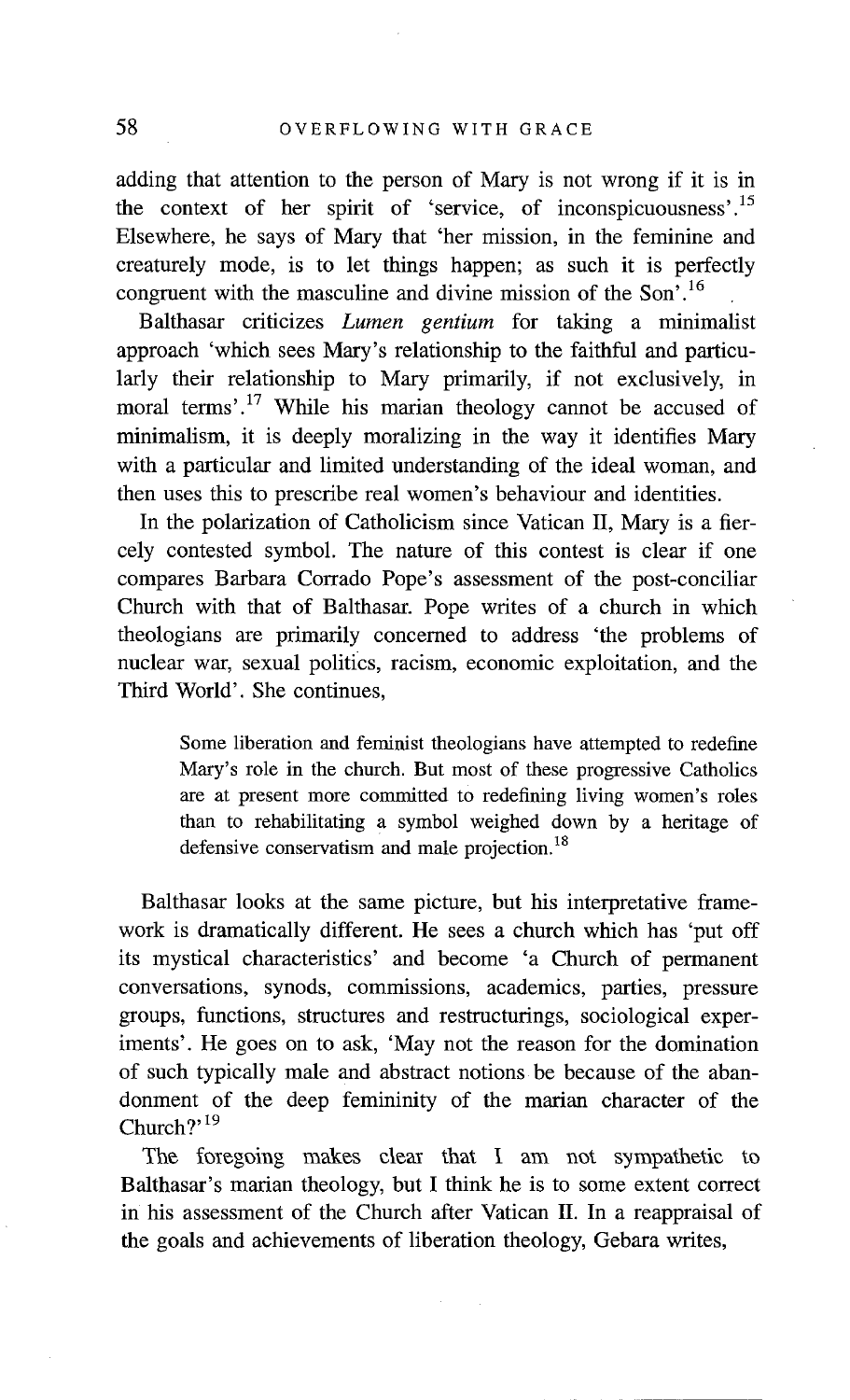In practice this image of God as liberator excludes women as much as does the image of God as 'the Other', insofar as women continue to be the *pietds* of war games, accepting on their knees the murdered bodies of husbands, lovers, brothers, sisters, children, parents.<sup>20</sup>

#### *The politicization of Mary*

While there is much to be welcomed in feminist and liberationist interpretations of Mary, I sometimes fear that we are in the process of exchanging one moralizing regime for another. In the politicization of Mary and the Church, there is the risk of representing Christianity as a left-of-centre political party which is only open to those with the correct political and social credentials. For example, *in Sexism and God-talk,* Rosemary Radford Ruether sketches an outline for 'a Mariology – a doctrine of the church as symbolically female<sup> $21$ </sup> which would entail that 'the nonpoor and the privileged can join the church only by joining God in this preferential option for the poor, by identifying themselves with the cause of the oppressed'.<sup>22</sup> In an address given on the occasion of the tenth anniversary of the UK's Catholic Women's Network in 1994, Ruether outlines a vision of a church which is multicultural, committed to the poor and oppressed, liberated from sexism, democratic, and which acknowledges its fallibility and lives by grace.<sup>23</sup> While these are ideals to which any liberal Catholic might subscribe, Ruether's ecclesiology is modelled on the values of twentieth-century liberalism, which she uses as a vantage point to judge and condemn nearly all of Christian history in a way which threatens to undermine her own commitment to multiculturalism. The very idea of multiculturalism implies an acceptance of historical, cultural and political models which do not necessarily sit comfortably alongside our own ideas of what constitutes the ideal society.

Tissa Balasuriya's book, *Mary and human liberation,* attracted unwarranted attention because of the overreaction of the Vatican to his comments on women's ordination and (I suspect less significantly) original sin and Christology. His book is a good example of the way in which Mary has become a socio-political symbol and his argument is hard to refute on the basis of politics and social justice. However, the problem with such reinterpretations of Mary is that they subjugate her entirely to the demands of prevailing political ideologies, so that they deprive her of her symbolic power to con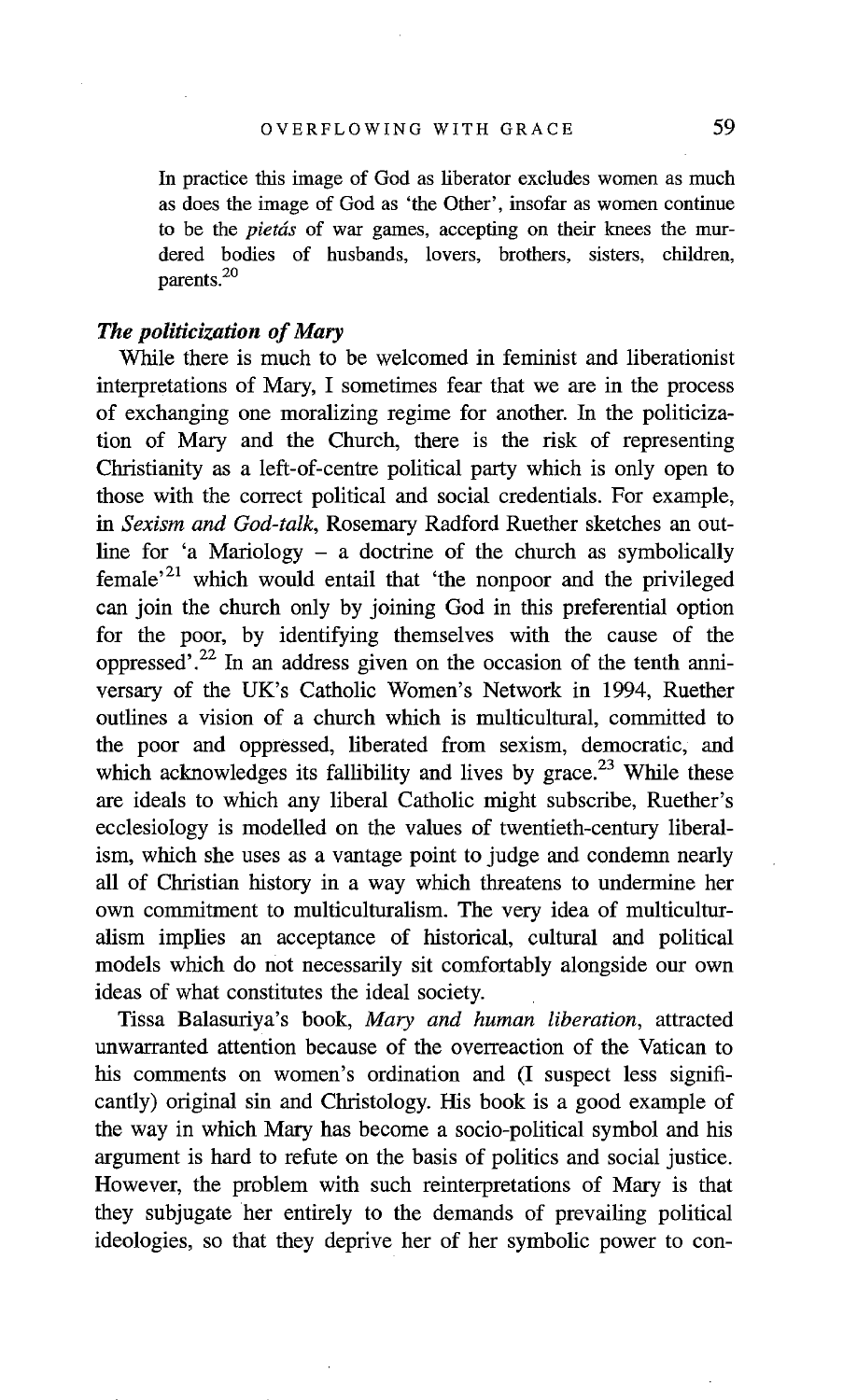found human logic and shatter our assumptions about God and the world.

No matter how impassioned we are about the causes and justices of our age, I believe that we must also respect the mysterious power of symbols 'to open up levels of reality which otherwise are closed, and to open up levels of the human mind of which we otherwise are not aware', <sup>24</sup> Paul Ricoeur's widely quoted aphorism, 'the symbol gives rise to thought',  $25$  serves as a reminder that our ideas and beliefs must retain a certain humility and indeed vulnerability in relation to the symbols of our faith. We do not simply create theological symbols, we are also created by them.

#### *Marian symbolism and women's stories*

Feminist theology has made explicit the extent to which Christian symbols do not float free of cultural constructs. They are always socially inscribed within particular interpretative frameworks, and in the case of marian symbolism, these have been overwhelmingly androcentric. Nevertheless, this should not be taken as licence to coopt symbols to serve whatever ideology we happen to believe in. Rather, we need to cultivate a greater respect for the complex interaction between symbolic narratives and communities of interpretation. Ricoeur's narrative theory explores the ways in which even our most ordinary experiences are interpreted in relation to intricate symbolic meanings.<sup>26</sup> By telling our stories in engagement with the religious and cultural narratives which we inhabit, Ricoeur argues that we form our identities through giving symbolic coherence and significance to the otherwise random experiences that constitute our daily lives.

The problem for women seeking to interpret their lives in symbolic engagement with the marian tradition is that it has been constructed almost exclusively according to masculine projections and desires, in a way which leaves the reality of women's lived experiences unsymbolized and, in some sense, unnarrated in the story of the Catholic faith. As so many have pointed out, women cannot creatively identify with a pure and sinless virgin mother who has far more to do with men's disembodied fantasies than with women's lived realities.

How then might we move towards making Mary a meaningful symbol for both sexes, in a way that expresses the reconciling love of Christ for all human beings and all creation? The challenge is to respect Mary's symbolic potency, while developing an ethical frame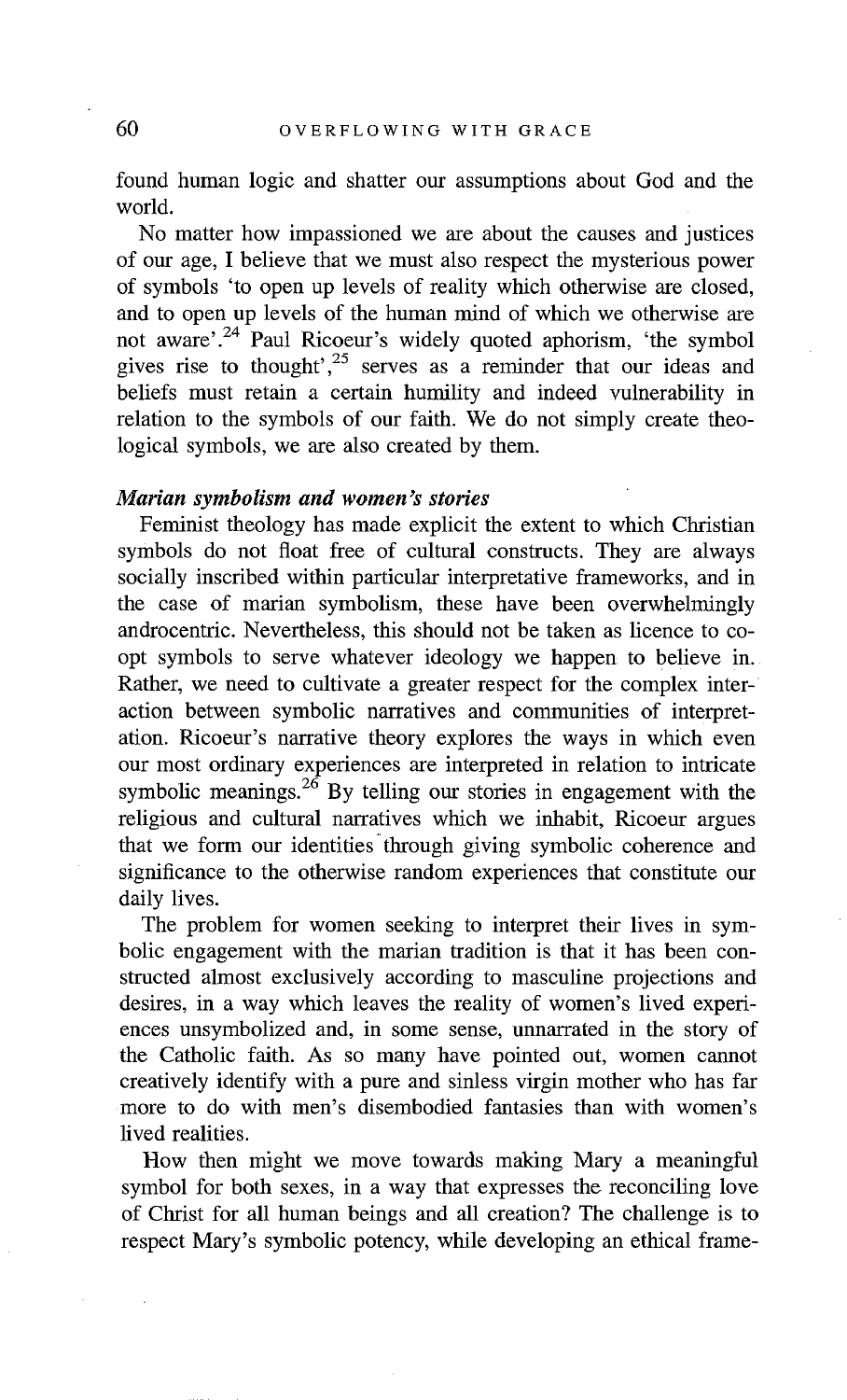work in which both sexes can explore their identities in engagement with the symbols of faith, knowing that Mary is expressive and not destructive of humanity's deepest longings, fears and visions.

This brings me to Ivone Gebara and Maria Clara Bingemer's book, *Mary, Mother of God and Mother of the poor,* which is, I believe, the best reinterpretation of the marian tradition to emerge from post-conciliar theology. It suggests the contours of a marian theology that combines a deep respect for tradition and symbolism with a sensitive appreciation of the need for a new ethical vision of Mary.

Gebara and Bingemer present Mary as one who has transcended her own life to become a person who lives not just in history but also in  $God<sub>,27</sub>$  in such a way that she acquires universal significance. This allows them to emphasize the historical relevance of Mary of Nazareth as a woman who experienced the struggles, joys and griefs of women's lives, while respecting her symbolic significance as one who reveals the mystery and power of God. They write, 'Mary, collective figure, symbol of the faithful people from whose womb emerges the New Creation, unfolds before human beings all their infinite horizons with their indescribable possibilities'.<sup>28</sup> What I find particularly exciting about Gebara and Bingemer's understanding of Mary is that it recaptures the vision of the early Church, and allows us to catch sight of the way in which Catholic beliefs about Mary are rooted in the inspiring and radical faith of the first Christian theologians. By bringing the insights of feminist and liberation theology to bear on the origins of the marian tradition, they suggest how it is possible to develop a rich theology of Mary that is expressive both of ancient truths and of new perceptions.

#### *The reconciling paradox of the virgin mother*

For patristic writers, the wonder of Mary's virginal motherhood was not that it made Mary transcendent, but that it made God immanent. It had nothing to do with a sentimental attachment to everybody's idea of the perfect mum, but was rather an awesome and incomprehensible demonstration of God's power to renew and reconcile all creation through the incarnation. Mary's virginity was part of this wonder, and only with the growth in asceticism after the fourth century did it acquire overtones of sexual morality. Maximus the Confessor writes: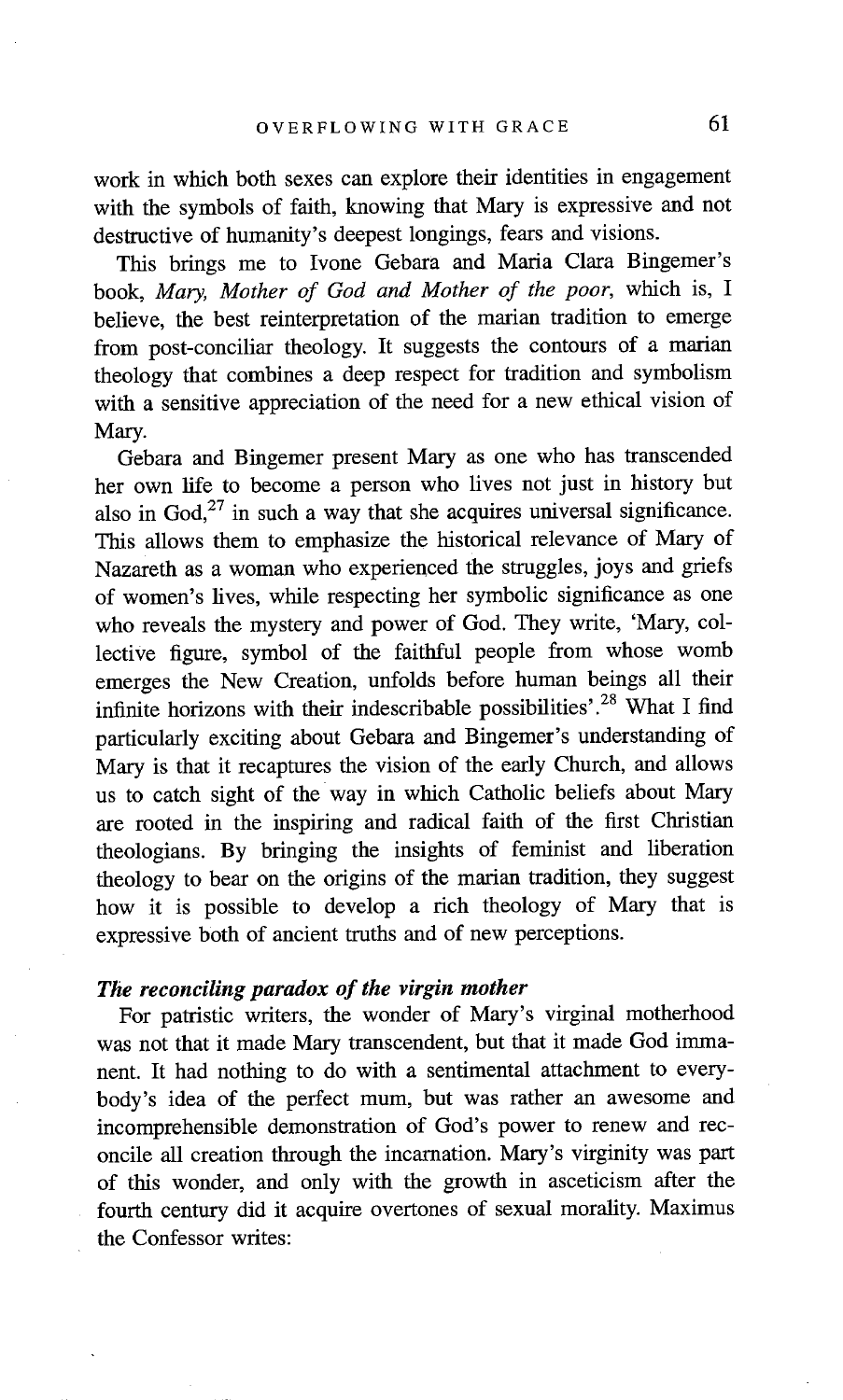For the same person is both virgin and mother, instituting nature afresh by bringing together what is opposed, since virginity and giving birth are opposed, and no-one would have thought that naturally they could be combined. $29$ 

Such references to virginity are not intended as statements about sex but about the incarnation. They are an invitation to recognize that in Christ, God has created something beyond human (male?) intervention akin to the creation of the world, which overcomes every dualism and transforms the whole of nature. To quote Gebara and Bingemer, Mary's virginity 'draws us back to the beginning of the world and to the birth of creation'.<sup>30</sup> Her virginity signifies discontinuity and represents the vertical dimension of the incarnation, when God breaks into history with divine creative power which is independent of all human endeavour. Her motherhood symbolizes the horizontal dimension of the incarnation and its continuity with history. It affirms that Jesus was truly one of us, fully participating in our humanity and experiencing all the contingencies and limitations of embodied existence.

What does it say to patriarchy with its paternal genealogies, that God excludes the human father but not the human mother in the incarnation? What does it say to those who insist that the male body is an essential mediating presence between humankind and God in the eucharist, when the first act of consecration took place in an exchange between a woman and God from which the male was explicitly excluded? We urgently need to rescue Mary's virginity from its sexually repressive overtones, but I do not believe that this is the time for us to dismiss its symbolic potential.

It is beyond the scope of this essay to do more than gesture in the direction of certain possibilities which have yet to be explored in these areas of marian theology. Gebara and Bingemer have begun a process, but it is for others to take this up and develop it further if we are to grow in our understanding of Mary's role in the Christian story.

#### *Reclaiming Mary - is it worth the effort?*

Some might ask, why bother? Why not simply agree with Warner and let the Madonna rest in peace. I think there are two related answers to this question. Firstly, there can be no doctrine of the incarnation without Mary. From the earliest creeds mad beliefs of the Church, Mary's motherhood of Christ has been affirmed whenever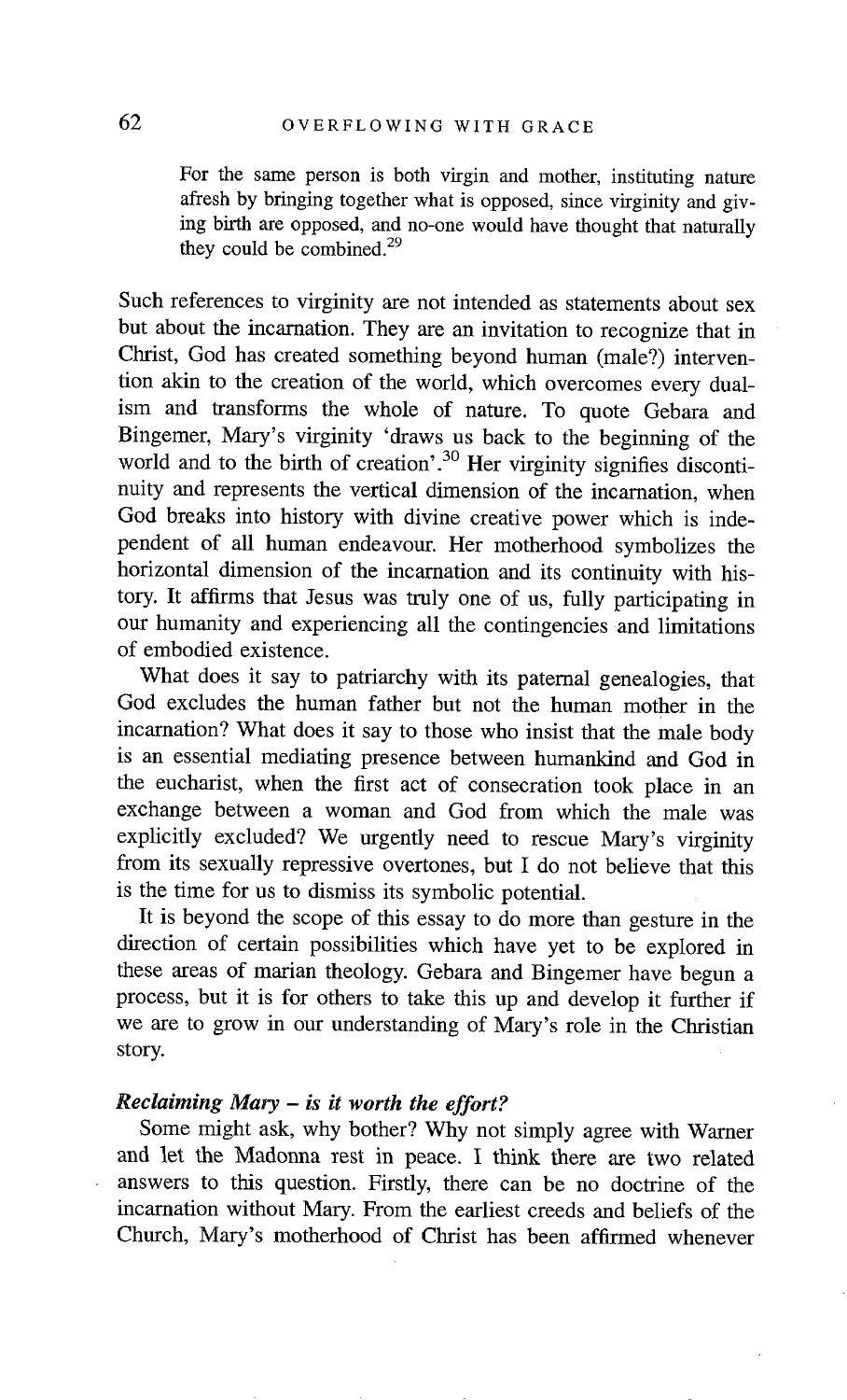dualistic heresies have threatened the reconciling truth of the Word made flesh. Kallistos Ware writes that *Theotokos* 'is not an optional title of devotion, but the touchstone of true faith in the Incarnation'.<sup>31</sup> Mary's humanity is as necessary to the incarnation as God's divinity. When we lose sight of God, Mary's son is not divine. When we lose sight of Mary, God's son is not human. Mary embodies Christ in the world, and without her, the flesh becomes words once again and Christianity becomes a refigion of the book and not of the body. Was that not the great failure of the Reformation? In rejecting all marian devotion it sacrificed the sacramental life of faith which incarnated Christ in all the cycles, seasons and stages of life, for a more abstract and moralistic understanding of God which paved the way for secularism. So although Mary herself has fallen victim to the moralizing and disembodied tendencies of modem Christianity, her motherhood of Christ is still, I believe, the key to a more holistic and integrated faith which expresses the sanctification of all nature and all human activity in Christ.

But Mary also symbolizes the redemption of the female sex in Christ. This is a theme that runs through patristic writings, in a way that relates to Ruether's much-quoted question, 'Can a male saviour save women?<sup>32</sup> Patristic writers have a complex answer to this question that has far-reaching implications if it is reinterpreted according to contemporary theological insights. Augustine expresses a common patristic belief when he writes:

The Lord, in coming to seek what was lost, willed to show His favor and honor to both sexes, since both were lost. In neither sex therefore ought we to do wrong to the Creator. The Lord's birth has encouraged both to hope for salvation. The honor of the male sex is in the flesh of Christ, the honor of the female sex is in the Mother of Christ. 33

Like other patristic writers, Augustine assumes that the superiority of the male sex means that Christ had to be male, so there are problems attached to his beliefs about the symbolic significance of sexual difference in the incarnation. Nevertheless, this is a fruitful and, to date, neglected area of enquiry for feminist theological scholarship.

Mary is one of the defining symbols of the Christian faith. As mother, she incarnates God in the world and provides the model for the motherhood of the Church. As woman, she symbolizes the good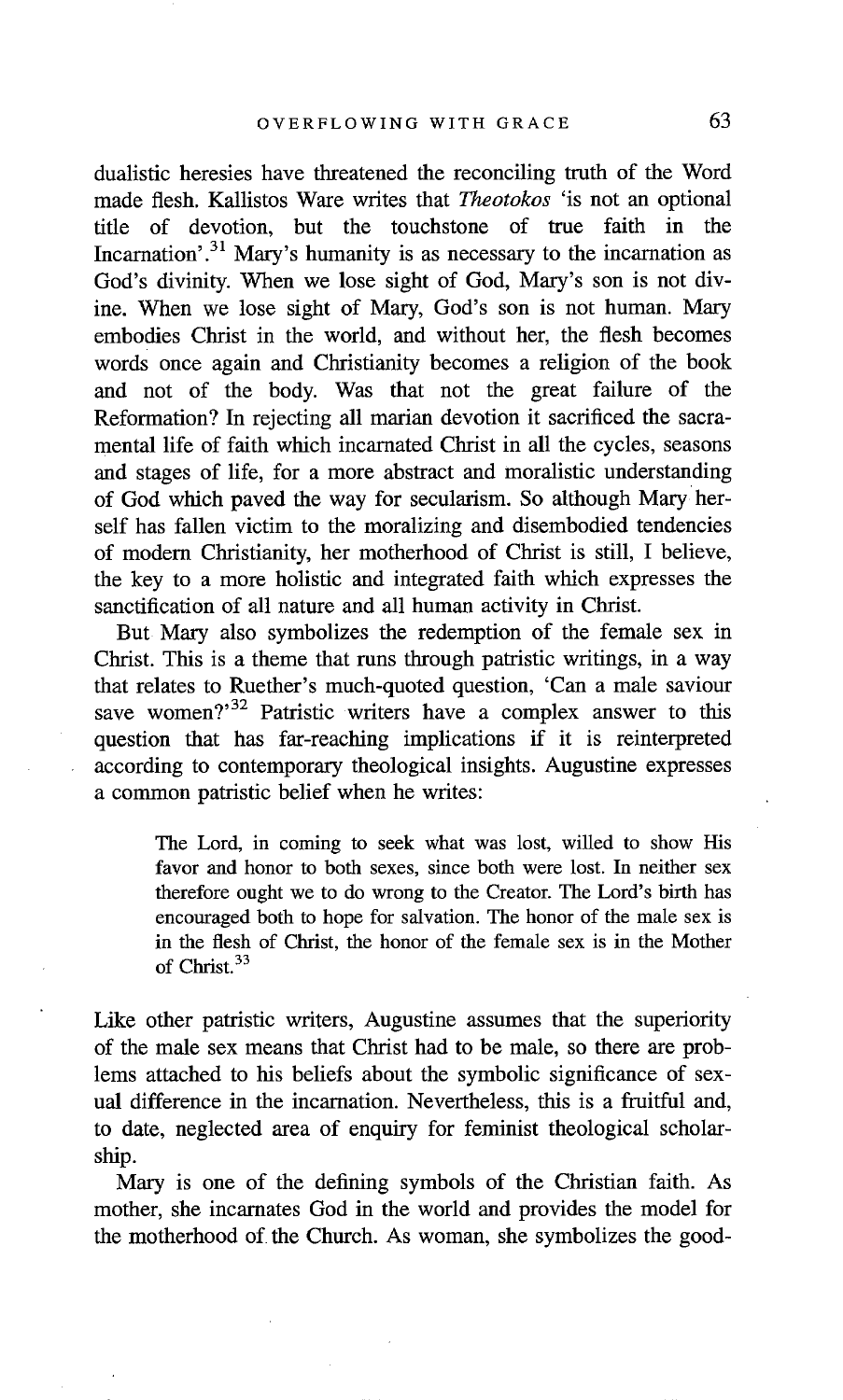ness of the embodied female person before God, and challenges those who claim that only the man bears the image of God in creation and in the sacraments. We need to approach Mary in a way which is attentive to women's voices and respectful of women's experiences, while also nurturing her symbolic potential to communicate the awesome mystery of the incarnation. Above all, in our resistance to the banality and tedium of contemporary culture, we might do well to rediscover the sense of cosmic celebration which St Anselm expresses in his prayer to Mary:

> O woman full and overflowing with grace, plenty flows from you to make all creatures green again. O virgin blessed and ever blessed, whose blessing is upon all nature, not only is the creature blessed by the Creator, but the Creator is blessed by the creature too... O truly, 'the Lord is with you', to whom the Lord gave himself, that all nature in you might be in him.<sup>34</sup>

*Tina Beattie* is completing doctoral research on marian symbolism and sexual difference in Catholic theology. She teaches feminist and liberation theologies, and is the author of *Rediscovering Mary: insights from the Gospels* (Tunbridge Wells: Burns & Oates, 1998 [1995]).

#### **NOTES**

1 Marina Warner, *Alone of all her sex: the myth and the cult of the Virgin Mary* (London: Picador Books, 1990), p 338.

2 Ivone Gebara, 'Women doing theology in Latin America' in Elsa Tamez (ed), *Through her eyes - women's theology from Latin America* (Maryknoll NY: Orbis Books, 1989), pp 37-48, at p 41.

3 Pope John Paul II, 'A letter to women' in the *Tablet* (15 July 1995), pp 917-919, at p 919. *4 Tablet* (6 September 1997), p 1,141.

5 See Ren6 Laureatin, *Maria Ecctesia Sacerdotium: essai sur te ddveloppement d'une idde religieuse* (Paris: Nouvelles Éditions Latines, 1952), p 12.

6 See *Dogmatic Constitution on the Church (Lumen gentium),* 21 November 1964, Chapter VIII in Austin Flannery OP (ed), *Vatican Council II: the conciliar and post conciliar documents* (Dublin: Dominican Publications, 1992), pp 413-423.